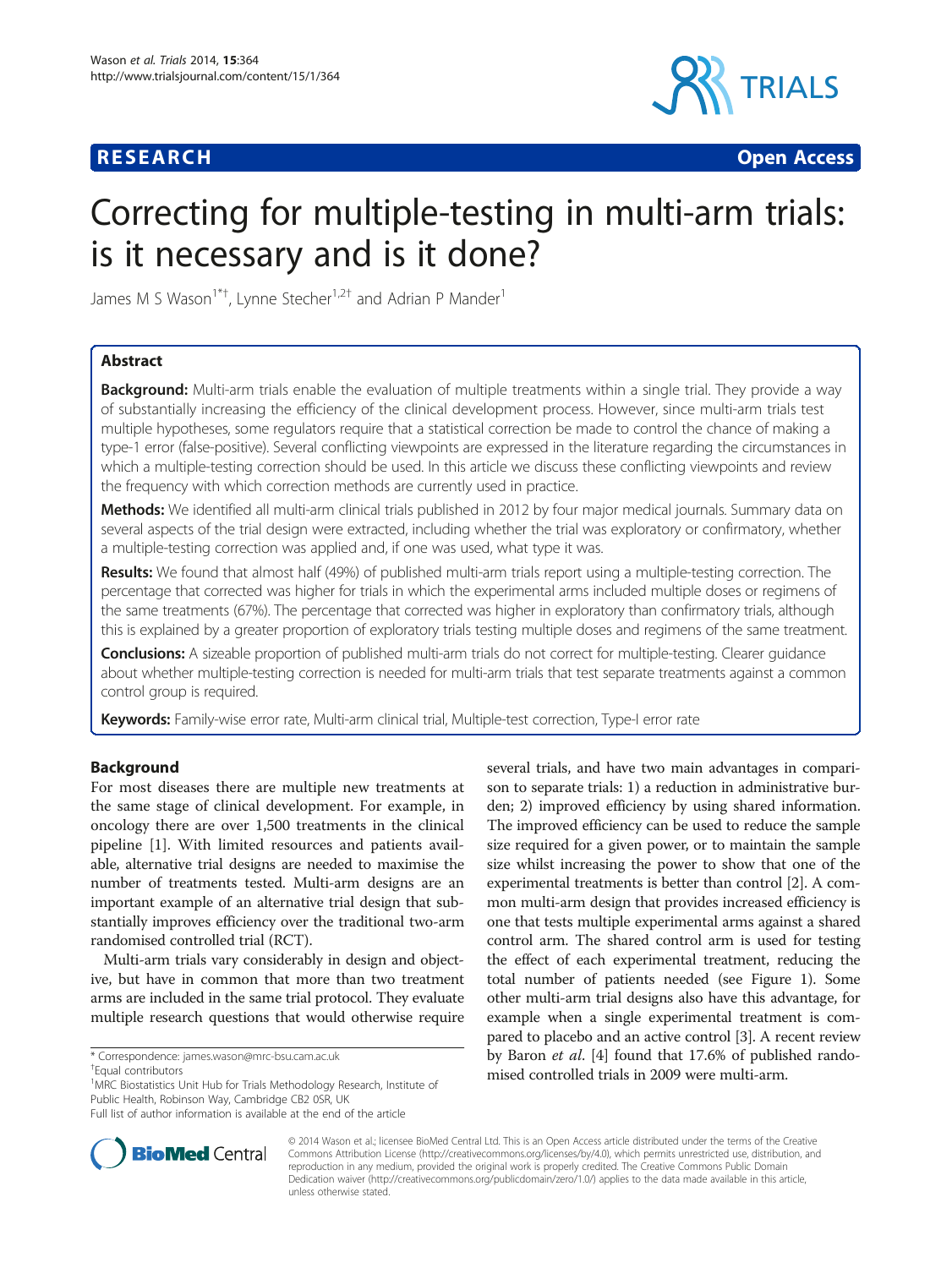<span id="page-1-0"></span>

Despite their common use, there is no consensus in the literature about whether a trial with multiple arms should make a statistical correction for the fact that multiple primary hypotheses are tested in the analysis. In this paper we provide a summary of different viewpoints on the subject, and conduct a literature review to investigate how often recently published multi-arm trials in major medical journals include an adjustment for multiple-testing.

# What is multiple-test correction, and is it necessary for multi-arm trials?

A multi-arm trial has multiple null-hypotheses, each representing a different primary research question. This creates an additional layer of complexity over a trial with one primary null-hypothesis, such as a two-arm RCT. When there is a single null-hypothesis, the significance level (or type-I error rate) is the probability of rejecting the null-hypothesis when it is true. In a multi-arm trial, there are more potential ways in which a false-positive finding can be made: any true null-hypothesis that is rejected will mean that the trial makes a false-positive finding. For example, if four independent true null-hypotheses are tested at 5% significance level the total chance of a falsepositive is 19%.

A multiple-testing procedure is a statistical method of adjusting the significance level used for testing each hypothesis so that the chance of making a type-I error is controlled. There are various characteristics that the testing procedure can have. Amongst the strictest is strong control of the family-wise error rate (FWER). The FWER is the probability of making at least one type-I error and strong control means that the maximum possible FWER is controlled at a pre-defined level. For example, testing four null-hypotheses would strongly control the FWER at

level 0.05 if the maximum possible chance of rejecting a true null-hypothesis is less than or equal to 0.05. Weak control of the FWER is similar, but only controls the maximum possible FWER under the subset of situations when all null-hypotheses are true, known as the global nullhypothesis. A procedure that controls the FWER strongly will control it weakly, but not necessarily vice versa. Another commonly considered quantity is the false discovery rate (FDR), which is the expected proportion of true nullhypotheses that are rejected. A procedure controlling the FDR would permit true null-hypotheses to be rejected, as long as the expected proportion of true null-hypotheses that are rejected is below a target level; a procedure controlling the FWER would control the probability of rejecting at least one true null-hypothesis. A procedure that controls the FWER will also control the FDR at the same level.

Multiple-testing arises in many areas of biology, not just in clinical trials. For example, many advances in multiple-testing procedure methodology have been motivated by genomics [[5\]](#page-5-0) where studies routinely test many thousands of hypotheses in a single study. Some authors, example Rothman [\[6\]](#page-6-0), claim that multiple-test corrections should never be used in scientific experiments. Rothman argues that advocating multiple-testing adjustment assumes that all null-hypotheses are true, and when that is not the case, it will reduce the power to find genuine associations. However, other authors have subsequently argued that multiple-testing correction is necessary in different clinical trial scenarios. An example of a paper that argues against Rothman's view is Bender and Lange [[7](#page-6-0)], which provides a discussion of multiple-testing in biomedical and epidemiological research and an overview of methods used to correct for multiple-testing.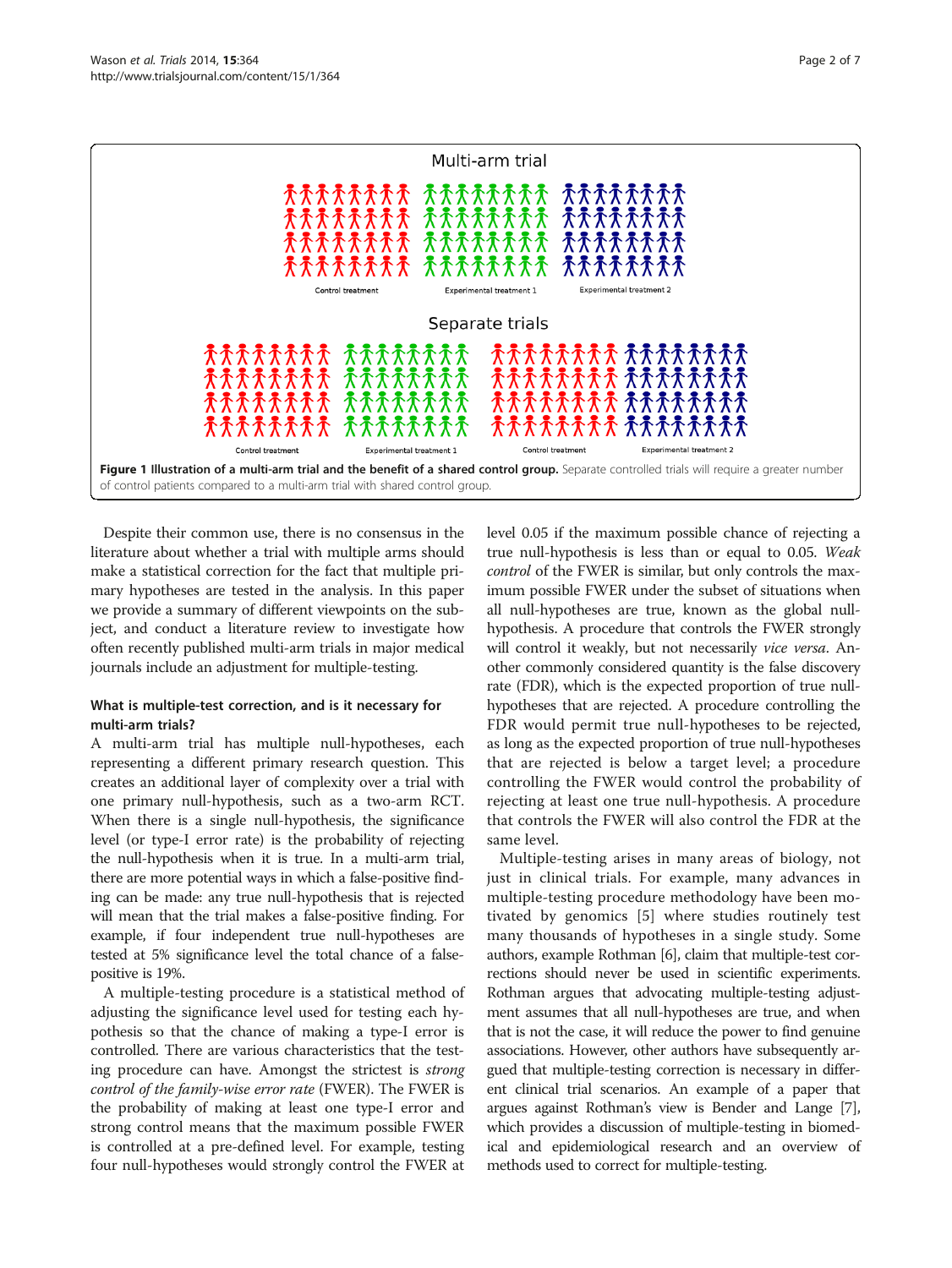In clinical trials, multiple primary hypotheses can arise in several ways, not only due to considering more than two arms. For example, clinical trials commonly assess the performance of a new treatment by recording several outcomes. If the treatment would be declared effective if there is a significant difference in any of the outcomes then there is the potential for an increased type-I error rate. Feise [\[8](#page-6-0)] provides a balanced consideration over whether a multiple-testing correction is required in a trial using multiple outcomes and recommends the use of composite measures or selecting a single primary outcome measure in order to avoid the problem entirely. If multiple primary outcomes are used in a confirmatory clinical trial, and any significant result would be grounds for licensing the treatment, then regulators are clear that a multiple-testing adjustment is required [\[9,10](#page-6-0)]. Another situation in which a multiple-testing correction is routinely used is in a trial where the same hypothesis is tested at multiple interim analyses. Again, it is fairly well accepted that in this case a multiple-testing correction is required, with an extensive literature on group-sequential designs that control the type-I error rate and power when interim analyses are used (see Jennison and Turnbull [[11](#page-6-0)] for an extensive summary of methods).

For multi-arm trials, the context of the trial influences whether multiple-testing correction is desirable. If the trial is exploratory, and any findings will be tested in further trials, then there is less need for a multiple-testing correction, as any false-positive findings will not change practice. In fact, recent evidence has shown that from an efficiency standpoint, exploratory multi-arm studies should use high significance levels when they are followed by a confirmatory trial [\[12](#page-6-0)].

In confirmatory settings, when the multi-arm trial is designed to provide a definitive answer to the hypotheses being tested, there are conflicting views about the necessity of multiple-test correction. Cook and Farewell [[13](#page-6-0)] argue that if the different hypotheses represent distinct research questions (for example, the effect of distinct experimental treatments in comparison to the control treatment), then it is reasonable to not apply a procedure that strongly controls the FWER. In Bender and Lange [[7](#page-6-0)], a section on experiments with multiple treatments argues that it is mandatory to control the FWER when multiple significance tests are used for primary hypotheses in a confirmatory setting. Hughes [\[14\]](#page-6-0) makes the argument that multiple-testing adjustment is not necessary when several experimental arms are compared to a control group, as that adjustment would not be needed if the treatments were tested in separate trials. This argument differentiates testing independent treatments rather than considering the question of whether any of the treatments are beneficial. However, multi-arm trials are usually reported in a single paper and the treatment effects are often

discussed and interpreted relative to each other. Freidlin et al. [\[15](#page-6-0)] refines the view of Hughes, arguing that a multiple-testing adjustment is necessary when several doses or schedules of the same treatment are tested against a common control, but not when the treatments are distinct and the multi-arm trial is conducted for efficiency reasons. This distinction is made because any rejected null-hypothesis will result in the new treatment being recommended. Proschan and Waclawiw [\[16\]](#page-6-0) provide consideration of many sources of multiplicity in clinical trials, including multiple experimental arms. It is stated that multiple-testing adjustment is more necessary when: 1) the hypotheses being tested are more related; 2) the number of comparisons is higher; 3) the degree of controversy is higher (that is whether the trial is aiming to definitely answer a question that has had conflicting results in the literature); 4) when one party stands to benefit from the multiple-testing (for example, several of the treatments in the trial are produced by a single manufacturer). Wason *et al.* [\[17\]](#page-6-0) argue that for a multi-arm trial, the FWER should be strongly controlled in confirmatory trials, and reported in exploratory trials. This argument was based on the two main regulatory bodies for pharmaceutical trials currently providing advice suggesting that adjustment is required for definitive trials. The European Medicines Agency (EMEA) guidance on multiplicity [[10](#page-6-0)] states that any confirmatory trial with multiple primary null-hypotheses should control the maximum probability of making a type-I error. The Food and Drugs Administration (FDA) (draft) guidance on adaptive designs [\[18\]](#page-6-0) states that the total study-wise error rate should be controlled in all confirmatory trials, although does not explicitly mention multi-arm trials. To our knowledge, there are no official guidelines on this issue for non-pharmaceutical trials.

Thus there is no unanimous view on the issue of multiple-testing corrections in confirmatory multi-arm trials. There are indications that it is a regulatory requirement, but this would only be relevant for trials that aim to gather evidence to support registration of a drug. There is little evidence about whether correction is done in practice. Baron et al. [\[4](#page-5-0)] found that around 40% of multi-arm trials published in 2009 adjusted for multipletesting, although did not distinguish between exploratory and confirmatory trials.

In the next section we investigate what proportion of recently published multi-arm clinical trials corrected for multiple-testing.

# Methods

A literature review of multi-arm trials reported between January 2012 and December 2012 in four major medical journals (British Medical Journal (BMJ), The Lancet, New England Journal of Medicine (NEJM), PLoS Medicine) was performed. Through searching the electronic content of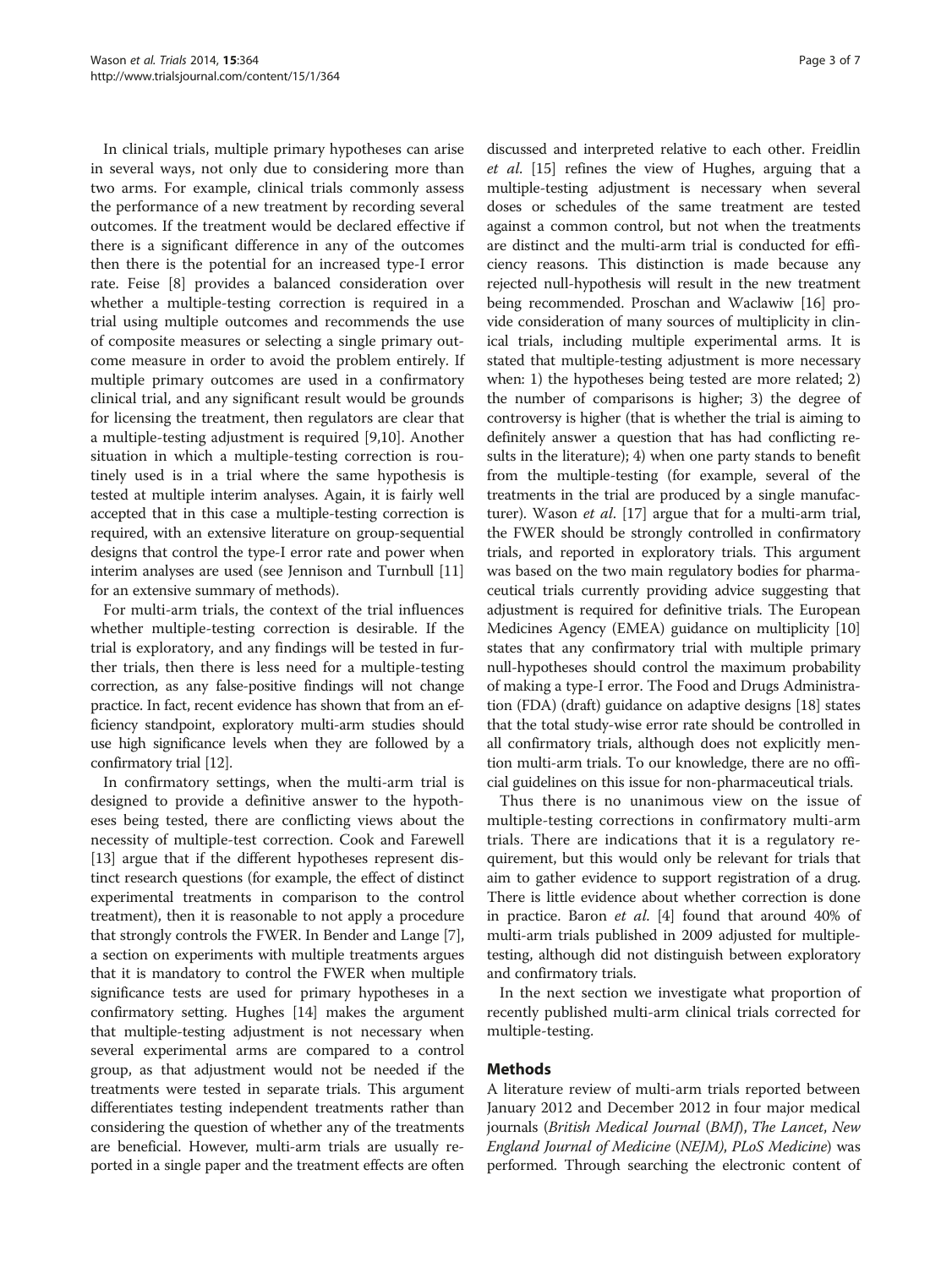### <span id="page-3-0"></span>Table 1 Characteristics of the studies included in the review

|                                                            | Exploratory trials $(n = 20)$ | Confirmatory trials $(n = 39)$ | All trials $(n = 59)$ |
|------------------------------------------------------------|-------------------------------|--------------------------------|-----------------------|
| Number of study arms                                       |                               |                                |                       |
| 3                                                          | 8 (40%)                       | 22 (56%)                       | 30 (51%)              |
| $\overline{4}$                                             | 3(15%)                        | 13 (33%)                       | 16 (27%)              |
| >4                                                         | 9(45%)                        | 4 (10%)                        | 13 (22%)              |
| <b>Trial design</b>                                        |                               |                                |                       |
| Parallel group                                             | 19 (95%)                      | 30 (77%)                       | 49 (83%)              |
| a) Different doses or regimens of same treatment           | 13                            | 16                             | 29                    |
| b) Different treatments                                    | 3                             | 8                              | 11                    |
| c) Combined treatments                                     | 3                             | 6                              | 9                     |
| Parallel group with factorial                              | 1(5%)                         | 9(23%)                         | 10 (17%)              |
| Comparisons reported (restricted to parallel group trials) |                               |                                |                       |
| All pairwise                                               | 2/19 (11%)                    | 4/30 (13%)                     | 6/49 (12%)            |
| Multiple experimental versus control                       | 11/19 (58%)                   | 19/30 (63%)                    | 30/49 (61%)           |
| Experimental versus multiple controls                      | 1/19 (5%)                     | 2/30 (7%)                      | 3/49 (6%)             |
| Other                                                      | 5/19 (26%)                    | 5/30 (17%)                     | 10/49 (20%)           |
| ICD-10 Disease classification                              |                               |                                |                       |
| Certain infectious and parasitic diseases                  | 3(15%)                        | 5 (13%)                        | 8 (14%)               |
| Neoplasms                                                  | $0(0\%)$                      | 5 (13%)                        | 5(8%)                 |
| Endocrine, nutritional and metabolic diseases              | 4 (20%)                       | 4 (10%)                        | 8 (14%)               |
| Diseases of the nervous system                             | 1(5%)                         | 4 (10%)                        | 5(8%)                 |
| Diseases of the circulatory system                         | 5 (25%)                       | 4 (10%)                        | 9(15%)                |
| Other                                                      | 7 (35%)                       | 17 (44%)                       | 24 (41%)              |
| <b>Allocation ratio</b>                                    |                               |                                |                       |
| Equal                                                      | 18 (90%)                      | 31 (79%)                       | 49 (83%)              |
| Not Equal                                                  | 2(10%)                        | 8 (21%)                        | 10 (17%)              |
| Adjustment procedure                                       |                               |                                |                       |
| None                                                       | 9(45%)                        | 21 (54%)                       | 30 (51%)              |
| Bonferroni                                                 | 2(10%)                        | 6 (15%)                        | 8 (14%)               |
| Dunnett                                                    | $0(0\%)$                      | 3(8%)                          | 3(5%)                 |
| Hochberg                                                   | 1(5%)                         | 3(8%)                          | 4(7%)                 |
| Hierarchical (or other closed procedure)                   | 8 (40%)                       | 6 (15%)                        | 14 (24%)              |
| Sample size calculation reported                           |                               |                                |                       |
| In report                                                  | 16 (80%)                      | 30 (77%)                       | 46 (78%)              |
| Referenced or in supplementary material                    | 2(10%)                        | 6 (15%)                        | 8 (14%)               |
| Not given                                                  | 2 (10%)                       | 3(8%)                          | 5 (8%)                |

Abbreviation: ICD-10, International Classification of diseases, version 10.

these journals, potentially eligible articles were identified by one author (LC) based on title and abstract. Full reports of these articles were obtained and assessed for eligibility by all authors independently. To be considered eligible, the article needed to report the main analysis of either an exploratory (Phase 2) or confirmatory (Phase 3) multi-arm trial. Phase 1 studies were excluded. Trials of both parallel group and factorial design were included.

# Table 2 Frequency of multiple-test correction by nature of experimental arms

|                                     | <b>Exploratory</b><br>trials | Confirmatory<br>trials |
|-------------------------------------|------------------------------|------------------------|
| Multiple doses of same treatment    | 8/13 (62%)                   | 8/12 (67%)             |
| Multiple regimens of same treatment | 2/3(67%)                     | 6/10(60%)              |
| Separate treatments                 | 3/6 (50%)                    | 6/20 (30%)             |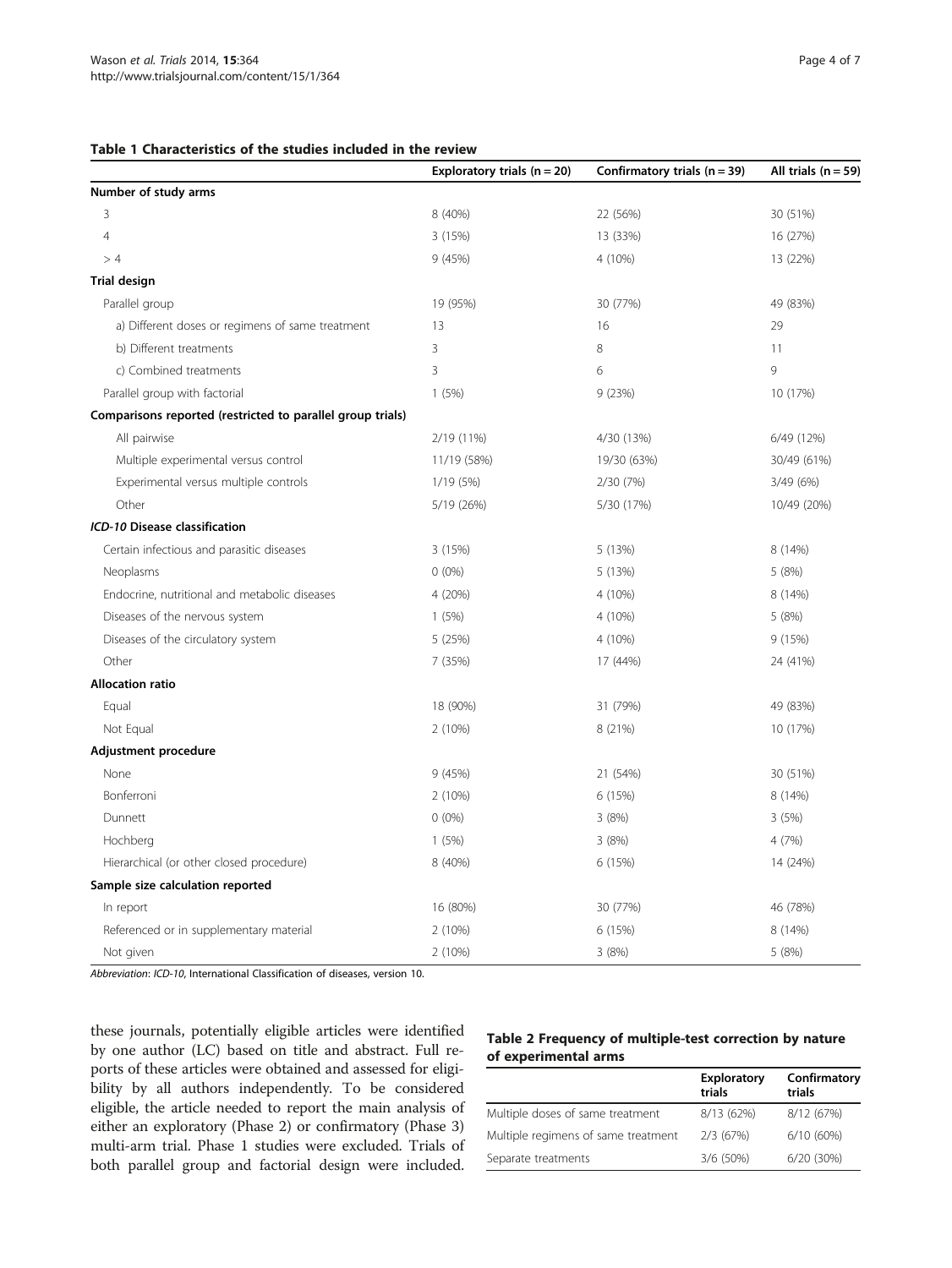|               | <b>Exploratory trials</b> | <b>Confirmatory trials</b> |
|---------------|---------------------------|----------------------------|
| <b>BMJ</b>    | $0/1$ (0%)                | 2/8 (25%)                  |
| The Lancet    | 4/7(57%)                  | 5/11 (45%)                 |
| NF IM         | 7/11 (64%)                | 10/18 (56%)                |
| PLoS Medicine | $0/1$ (0%)                | 1/2(50%)                   |

<span id="page-4-0"></span>Table 3 Frequency of multiple-test correction by journal

Papers where the classification was not clear were discussed between authors until a consensus was reached.

The principal aim of our review was to determine how often the inclusion of more than two arms was taken into account in the design of such trials and summarise the methods used.

# Results

Fifty-nine multi-arm trials, encompassing a wide range of disease areas, were included in our review. Of the total, three were reported in PLoS Medicine, nine in the BMJ, 18 in The Lancet and 29 in NEJM. A summary of the characteristics of these trials is given in Table [1](#page-3-0).

More than half were three-arm trials, with 13 (22%) consisting of more than four arms. The most common trial design was a parallel group comparison of different doses of the same treatment (in addition to control arms). In the majority of multi-arm trials (83%) the allocation ratio was equal between study arms.

Amongst all trials, slightly more than half of the trials did not adjust for multiplicity (51%). Adjustment was slightly higher in trials classified as exploratory (55%) than for trials classed as confirmatory (46%). Of those that did adjust, use of a hierarchical/closed testing approach was most common (24% of included trials), followed by Bonferroni correction (14%). The sample size calculation was not reported/referenced for 5 (8%) studies. We should note that there are many other multiple-testing adjustments available, and the list in Table [1](#page-3-0) is not exhaustive.

Table [2](#page-3-0) breaks down the frequency of adjustment by the classification of the experimental arms. We note that the total adds up to more than 59 as some trials covered more than one classification (for example, distinct treatments and distinct doses of the same treatment). Amongst trials where the experimental arms included arms with the same treatment at different doses, adjustment was more frequent (62% for exploratory studies, and 67% for confirmatory studies). This was also true for trials where the experimental arms included arms with the same treatment given using different regimens (67% for exploratory and 60% for confirmatory studies). The adjustment was lower amongst trials where the different experimental arms were all separate treatments (50% for exploratory trials and 30% for confirmatory trials). This table also explains why adjustment appears to be higher for exploratory trials than for confirmatory trials - there are a greater number of

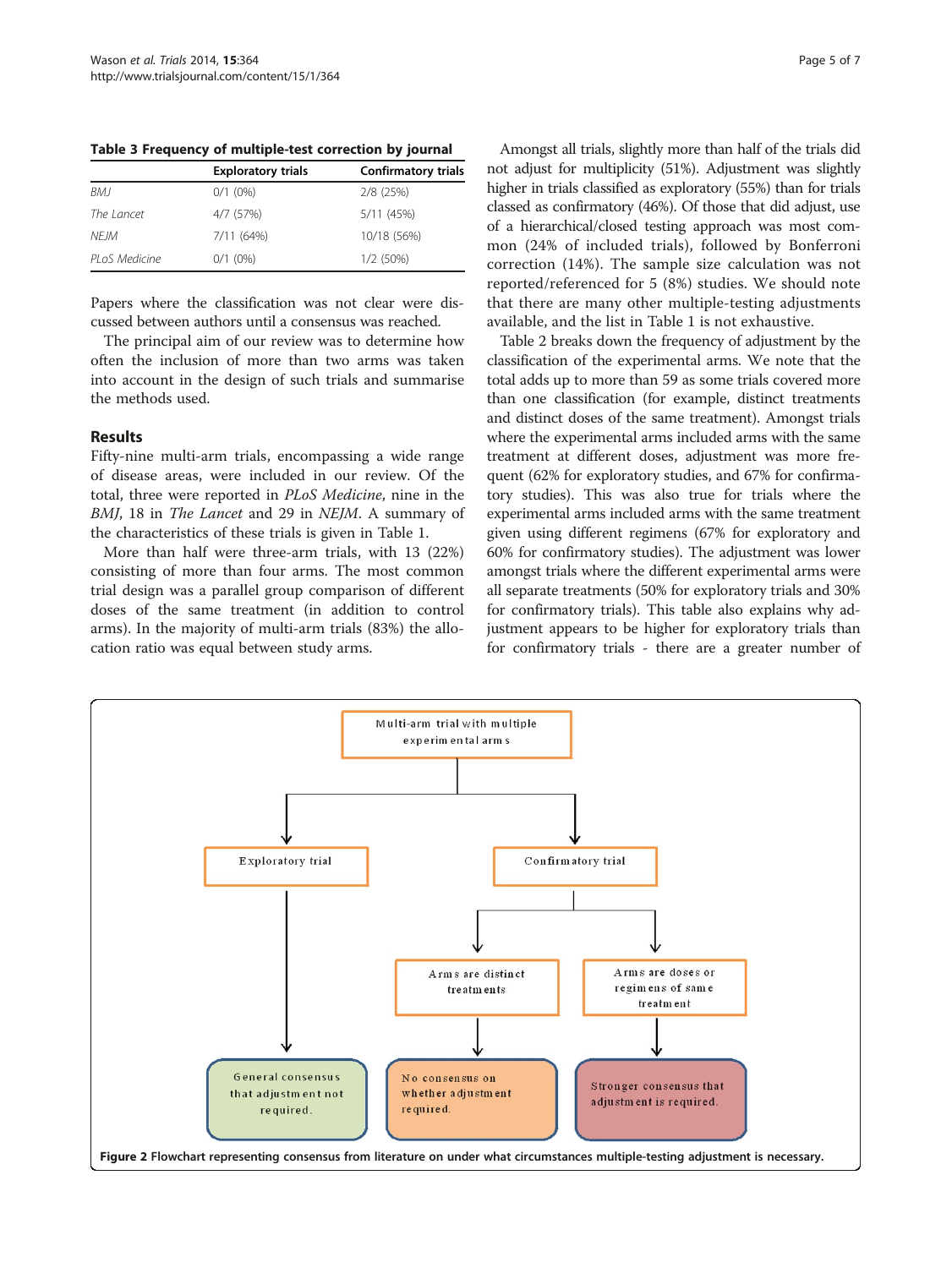<span id="page-5-0"></span>exploratory trials with different doses or regimens, and these had a higher frequency of adjustment.

Table [3](#page-4-0) breaks down the frequency of adjustment by journal. From a logistic regression model that included a factor for journal, there is no significant difference in the frequency of adjustment between journals.

## **Discussion**

Multi-arm trials represent an extremely useful design for improving the efficiency of evaluating novel treatments in a clinical trial. Currently, there are conflicting opinions on whether a multiple-test correction is needed for multi-arm trials. Our opinion is that stringent multipletesting correction is not required for exploratory trials, and may in fact result in potentially effective treatments being abandoned prematurely. However, it is still relevant to consider the total probability of making a type-I error in exploratory trials, and the overall FWER should be reported. For confirmatory trials, we agree with current guidance expressed by several authors that in trials of several doses or regimens of the same treatment, the FWER should be strongly controlled. In the case where the different arms are separate treatments, the literature is unclear on whether an adjustment is necessary. The current guidance from pharmaceutical regulators appears to suggest that adjustment is necessary, but this is not explicitly stated to be the case for multi-arm trials of separate treatments. Figure [2](#page-4-0) represents these recommendations as a flow diagram.

Our literature review provides evidence that multipletesting correction is not performed in the majority of multi-arm trials, although the adjustment frequency is higher in trials testing several doses or regimens of the same treatment.

We have not considered the various methods that exist for correcting for multiple-testing in this paper, as other thorough overviews of various methods exist; for example, see Bender and Lange [[7](#page-6-0)]. In Additional file 1, some discussion and R code is provided for some available methods. In addition to hypothesis testing, it is often of interest to estimate treatment effects and provide a measure of uncertainty, for example a 95% confidence interval (CI). There is generally a close relationship between hypothesis testing and CI - if a 95% CI does not include a treatment difference of zero, then the null-hypothesis of no difference can be rejected with 5% type-I error rate. The question of multiple-testing correction can also be posed for CIs should the 95% coverage typically used for CIs be adjusted when several hypotheses are tested? Obviously, if CIs are directly used to test hypotheses in a confirmatory trial, then the same arguments regarding adjustment of P-values apply. However, it is less clear that the coverage of a CI requires adjustment if it is only used as the summary of the uncertainty in a treatment's effect. In that case, we do not

see a need to adjust the CI coverage in situations where there is a need to correct the significance level. It is clearer, from their name, that if several 95% CIs are reported, the chance of one of them not containing the true treatment effect will increase. If adjustment of CIs is required, then Bender and Lange [\[7](#page-6-0)] discuss some methods that allow this.

#### Conclusions

Multiple-testing correction is not performed in a sizable proportion of multi-arm trials published in top-quality medical journals. Confirmatory trials with several doses or regimens of the same treatments should be required to report the overall probability of the trial making a type-I error and apply a multiple-testing correction that controls the FWER at a specified level. More guidance is needed from regulatory agencies about confirmatory trials of several separate treatments.

# Additional file

[Additional file 1:](http://www.biomedcentral.com/content/supplementary/1745-6215-15-364-S1.doc) Supplementary material describing some multiple-testing procedures in more detail with R code provided.

#### Abbreviations

BMJ: British Medical Journal; CI: confidence interval; FDA: Food and Drugs Administration; FDR: false discovery rate; FWER: family-wise error rate; NEJM: New England Journal of Medicine; RCT: randomised controlled trial.

#### Competing interests

The authors declare that they have no competing interests.

#### Authors' contributions

JMSW and APM had the idea for this article. LS identified studies for the review. All authors were involved in extracting data and interpreting the results. All authors were involved in drafting the article and had final approval of the submitted version.

#### Acknowledgements

This work was supported by the Medical Research Council (grant number G0800860) and the NIHR Cambridge Biomedical Research Centre.

#### Author details

<sup>1</sup>MRC Biostatistics Unit Hub for Trials Methodology Research, Institute of Public Health, Robinson Way, Cambridge CB2 0SR, UK. <sup>2</sup>Else-Kröner-Fresenius Center for Nutritional Medicine, Technische Universität München, Gregor-Mendel-Strasse 2, 85350 Freising-Weihenstephan, Munich, Germany.

#### Received: 25 April 2014 Accepted: 8 September 2014 Published: 17 September 2014

#### References

- 1. Reed JC: Toward a New Era in cancer treatment: message from the new editor-in-chief. Mol Cancer Ther 2012, 11:1621–1622.
- 2. Parmar MK, Carpenter J, Sydes MR: More multiarm randomised trials of superiority are needed. Lancet 2014, 384:283-284.
- 3. Stucke K, Kieser M: A general approach for sample size calculation for the three-arm 'gold standard' non-inferiority design. Statist Med 2012, 31:3579–3596.
- 4. Baron G, Perrodeau E, Boutron I, Ravaud P: Reporting of analyses from randomized controlled trials with multiple arms: a systematic review. BMC Med 2013, 11:84.
- 5. Dudoit S, Van Der Laan MJ: Multiple Testing Procedures with Applications to Genomics. 494th edition. New York, NY: Springer; 2008.